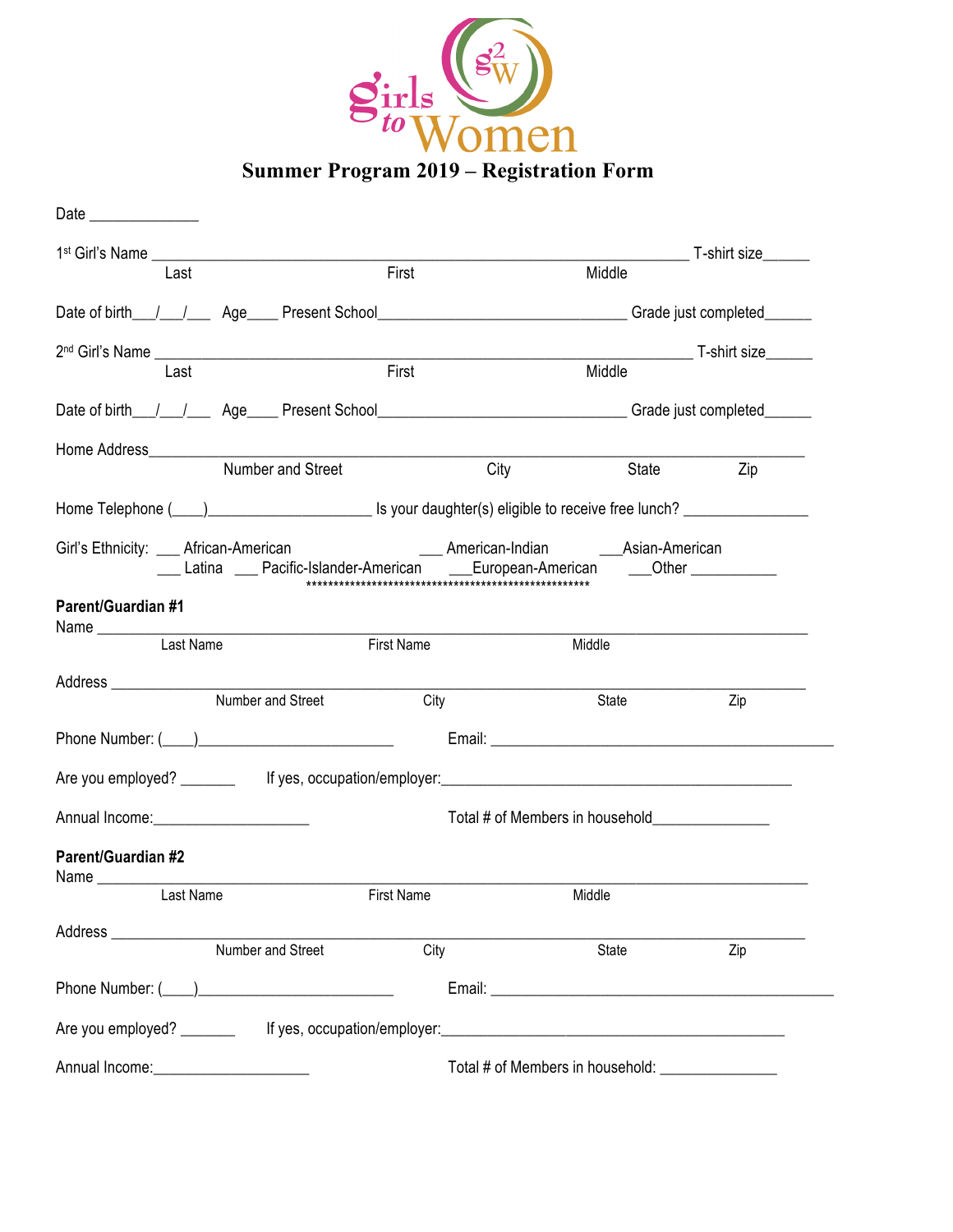

| Check if appropriate: |      |
|-----------------------|------|
| Parents together      | Par  |
| Single Parent         | Pare |
| Alternative family    | Fos  |

rents separated \_\_\_\_\_\_\_\_\_\_\_\_ Mother remarried \_\_\_\_\_\_\_\_\_\_\_Mother deceased ents divorced Father remarried Father deceased ster family: Caseworker\_

Phone Number \_\_\_\_\_\_\_\_\_\_\_\_\_\_\_\_\_\_\_\_\_\_\_\_\_\_\_\_\_\_\_\_\_\_\_\_\_\_\_\_\_\_\_\_\_\_\_\_\_\_

**If I cannot pick up my daughter, I authorize the following persons to pick her up from Girls to Women. I understand that these persons may be asked for photo ID when picking up my daughter. NOTE: Only the persons listed on this form will be able to pick up you child.**

| Person 1:                                                                                                                                                                        |                                                                                                                                                                                                                                                                                                                                                                                                                                                                                                                                    |  |  |
|----------------------------------------------------------------------------------------------------------------------------------------------------------------------------------|------------------------------------------------------------------------------------------------------------------------------------------------------------------------------------------------------------------------------------------------------------------------------------------------------------------------------------------------------------------------------------------------------------------------------------------------------------------------------------------------------------------------------------|--|--|
|                                                                                                                                                                                  |                                                                                                                                                                                                                                                                                                                                                                                                                                                                                                                                    |  |  |
|                                                                                                                                                                                  | $\begin{tabular}{ c c c } \hline \textbf{Phone} {\,\textcolor{red}{\textbf{(\textcolor{blue}{\textbf{1}}\textcolor{blue}{\textbf{1}}\textcolor{blue}{\textbf{1}}\textcolor{blue}{\textbf{1}}\textcolor{blue}{\textbf{1}}\textcolor{blue}{\textbf{1}}\textcolor{blue}{\textbf{1}}\textcolor{blue}{\textbf{1}}\textcolor{blue}{\textbf{1}}\textcolor{blue}{\textbf{1}}\textcolor{blue}{\textbf{1}}\textcolor{blue}{\textbf{1}}\textcolor{blue}{\textbf{1}}\textcolor{blue}{\textbf{1}}\textcolor{blue}{\textbf{1}}\textcolor{blue}{$ |  |  |
| Person 2:                                                                                                                                                                        |                                                                                                                                                                                                                                                                                                                                                                                                                                                                                                                                    |  |  |
|                                                                                                                                                                                  |                                                                                                                                                                                                                                                                                                                                                                                                                                                                                                                                    |  |  |
|                                                                                                                                                                                  |                                                                                                                                                                                                                                                                                                                                                                                                                                                                                                                                    |  |  |
|                                                                                                                                                                                  |                                                                                                                                                                                                                                                                                                                                                                                                                                                                                                                                    |  |  |
| In case of an emergency, if I cannot be reached I authorize Girls to Women staff to contact:                                                                                     |                                                                                                                                                                                                                                                                                                                                                                                                                                                                                                                                    |  |  |
|                                                                                                                                                                                  |                                                                                                                                                                                                                                                                                                                                                                                                                                                                                                                                    |  |  |
|                                                                                                                                                                                  |                                                                                                                                                                                                                                                                                                                                                                                                                                                                                                                                    |  |  |
| <b>Medical Information:</b>                                                                                                                                                      |                                                                                                                                                                                                                                                                                                                                                                                                                                                                                                                                    |  |  |
|                                                                                                                                                                                  | $Phone(\_)$                                                                                                                                                                                                                                                                                                                                                                                                                                                                                                                        |  |  |
|                                                                                                                                                                                  |                                                                                                                                                                                                                                                                                                                                                                                                                                                                                                                                    |  |  |
|                                                                                                                                                                                  |                                                                                                                                                                                                                                                                                                                                                                                                                                                                                                                                    |  |  |
| 1. Do you know of any physical, mental, social difficulties or other information that may affect participation and/or<br>for which accommodations are needed? _____ No _____ Yes |                                                                                                                                                                                                                                                                                                                                                                                                                                                                                                                                    |  |  |
| 2. Any activity restriction desired by participant, parent/guardian, and/or physician? _____ No _____ Yes                                                                        |                                                                                                                                                                                                                                                                                                                                                                                                                                                                                                                                    |  |  |
| 3. Any known allergies? _____ No _____ Yes                                                                                                                                       |                                                                                                                                                                                                                                                                                                                                                                                                                                                                                                                                    |  |  |
| 4. Is the participant currently taking any medications? _____ No _____ Yes                                                                                                       |                                                                                                                                                                                                                                                                                                                                                                                                                                                                                                                                    |  |  |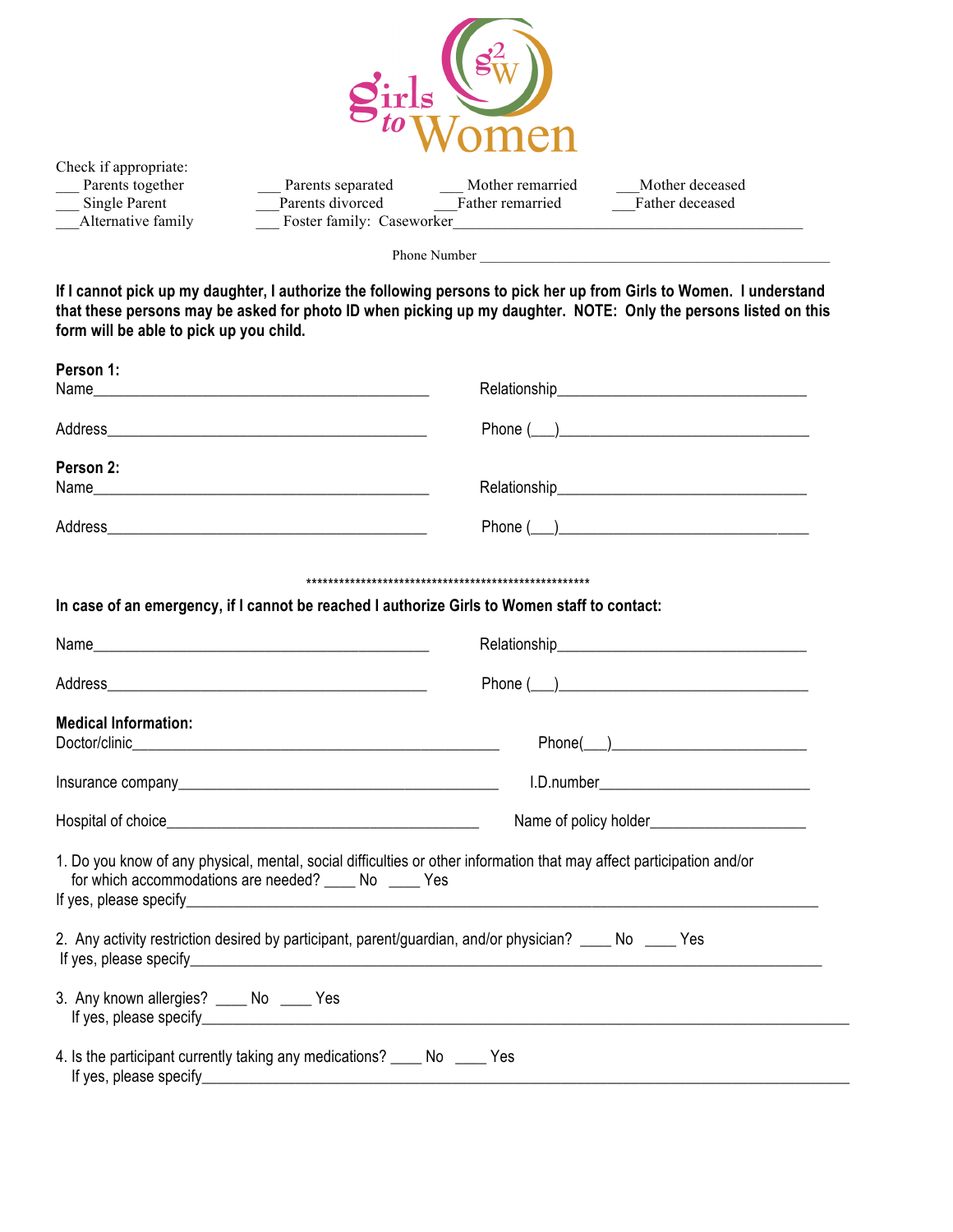

I verify that the information I provide is complete and accurate. I understand that Girls to Women will keep this information confidential. I understand that reasonable measures will be taken to safeguard the health and safety of my child and that I will be notified in case of an emergency. In the event I cannot be reached in an emergency, I hereby authorize transportation to a medical facility and/or contacting a physician at my expense to provide the necessary emergency medical treatment. This includes any special instructions provided by me as noted in the space below.

 $\_$  ,  $\_$  ,  $\_$  ,  $\_$  ,  $\_$  ,  $\_$  ,  $\_$  ,  $\_$  ,  $\_$  ,  $\_$  ,  $\_$  ,  $\_$  ,  $\_$  ,  $\_$  ,  $\_$  ,  $\_$  ,  $\_$  ,  $\_$  ,  $\_$  ,  $\_$  ,  $\_$  ,  $\_$  ,  $\_$  ,  $\_$  ,  $\_$  ,  $\_$  ,  $\_$  ,  $\_$  ,  $\_$  ,  $\_$  ,  $\_$  ,  $\_$  ,  $\_$  ,  $\_$  ,  $\_$  ,  $\_$  ,  $\_$  ,

\_\_\_\_\_\_\_\_\_\_\_\_\_\_\_\_\_\_\_\_\_\_\_\_\_\_\_\_\_\_\_\_\_\_\_\_\_\_\_\_\_\_\_\_\_\_\_\_\_\_\_\_\_\_\_\_\_\_\_\_\_\_\_\_\_\_\_\_\_\_\_\_\_\_\_\_\_\_\_\_\_\_\_\_\_\_\_\_\_\_\_\_\_\_\_\_\_\_\_\_

I authorize my child to take part in Girls to Women activities. My child also has my permission to go on field trips by bus, car, or van with authorized Girls to Women staff and/or volunteers.

I understand that Girls to Women will not be responsible for my child leaving the premises without permission. I further understand that I am to instruct my child not to wander away from Girls to Women premises or any off-site premises where we may be engaged in an activity as a group. If my child wanders away from Girls to Women premises, this will result in removal from my child from the Girls to Women Summer Program. **No child will be permitted to leave the premises for any reason while under the care of Girls to Women unless a written permission form is completed by a parent or guardian stating that a child can walk home or elsewhere when leaving the program for the day.**

I understand that I am to review Girls to Women rules with my child and instruct my child to abide by all the rules and regulations.

Further, I release Girls to Women and its employees and agents, from any and all liability or claims arising out of my child's engagement in the above described activities.

Parent/Guardian Signature Date

\_\_\_\_\_\_\_\_\_\_\_\_\_\_\_\_\_\_\_\_\_\_\_\_\_\_\_\_\_\_\_\_\_\_\_\_\_\_ \_\_\_\_\_\_\_\_\_\_\_\_\_\_ \*\*\*\*\*\*\*\*\*\*\*\*\*\*\*\*\*\*\*\*\*\*\*\*\*\*\*\*\*\*\*\*\*\*\*\*\*\*\*\*\*\*\*\*\*\*\*\*\*\*\*\*

# **Attendance Policy**

Preference for admittance to Girls to Women's Summer Program will be given to girls/families who can commit to attend full-time (five-times per week). However, we understand that your family may have pre-arranged events. In the space provided please outline any plans your family has between the dates of June 24, 2019 to July 26, 2019:

\_\_\_\_\_\_\_\_\_\_\_\_\_\_\_\_\_\_\_\_\_\_\_\_\_\_\_\_\_\_\_\_\_\_\_\_\_\_\_\_\_\_\_\_\_\_\_\_\_\_\_\_\_\_\_\_\_\_\_\_\_\_\_\_\_\_\_\_\_\_\_\_\_\_\_\_\_\_\_\_\_\_\_\_\_\_\_\_\_\_\_\_\_\_\_\_\_\_

\_\_\_\_\_\_\_\_\_\_\_\_\_\_\_\_\_\_\_\_\_\_\_\_\_\_\_\_\_\_\_\_\_\_\_\_\_\_\_\_\_\_\_\_\_\_\_\_\_\_\_\_\_\_\_\_\_\_\_\_\_\_\_\_\_\_\_\_\_\_\_\_\_\_\_\_\_\_\_\_\_\_\_\_\_\_\_\_\_\_\_\_\_\_\_\_\_\_ If your daughter will be absent from program due to illness please inform program staff as soon as possible, preferably the night before. You can call **program cell phone at: 408.750.6638,** or **email at: info@girlstowomen.org.** Thank you for your cooperation.

Parent/Guardian Signature Date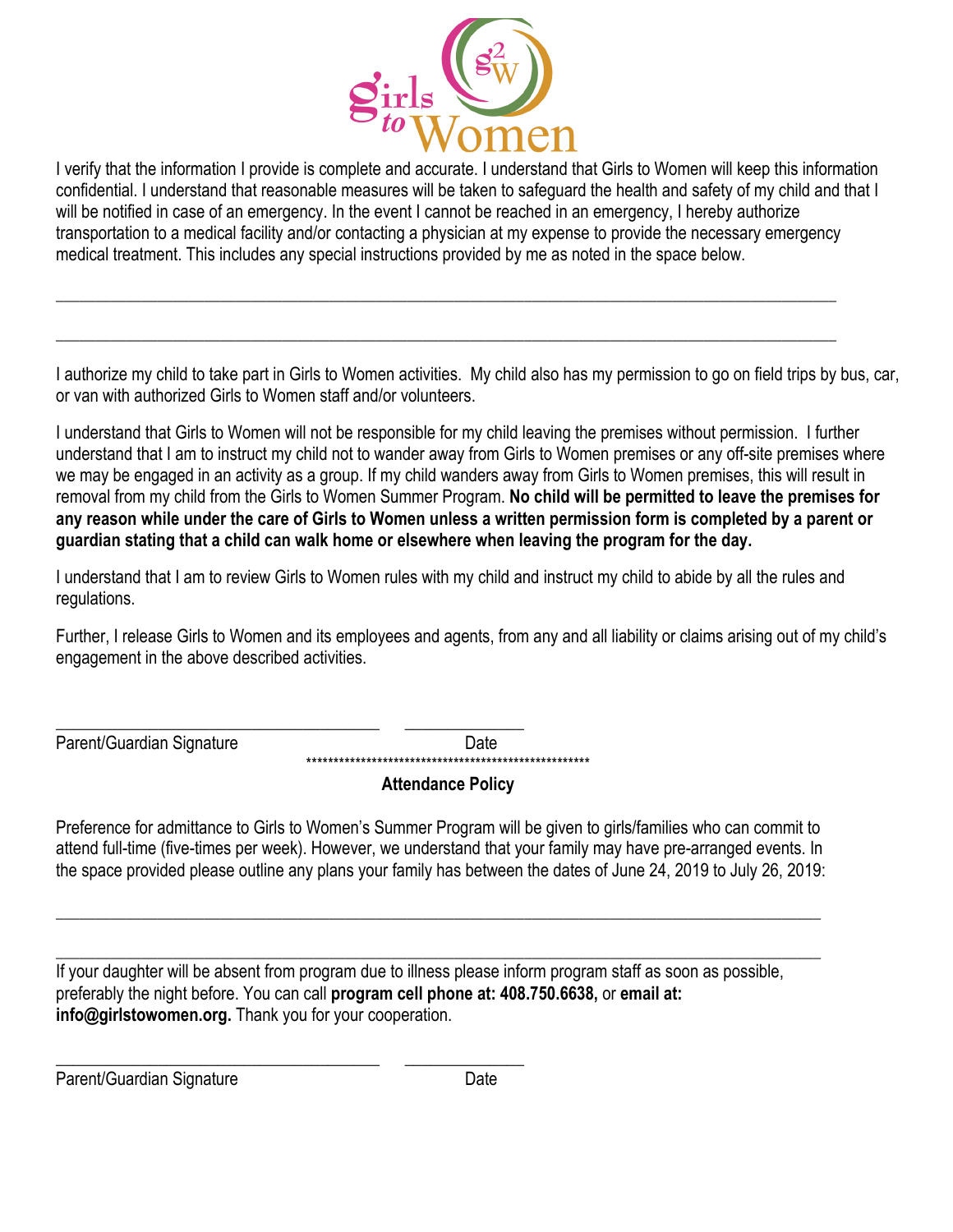

#### **Authorization and Consent to Publish, Photograph, Videotape and/or Audiotape**

The undersigned hereby authorizes Girls to Women and any associated organizations/individuals to photograph, videotape, audiotape, and/or publish the work of:

Name of Participant:

The undersigned agrees that Girls to Women may use and permit others to use the negatives, prints, videotape, audiotape, and artwork for such purposes and in such manner as may be deemed appropriate by Girls to Women. The undersigned agrees that this use may include negatives, prints, videotape, audiotape and/or artwork for the purpose of class promotion, marketing, and educational purposes.

The undersigned agrees that the photographs, videotape, audiotape and/or artwork may be used for such purposes, including but not limited to: dissemination to staff of Girls to Women, art professionals and members of the public for education, public relations, marketing and charitable purposes and that such use is subject only to the following limitations:

 $\_$  ,  $\_$  ,  $\_$  ,  $\_$  ,  $\_$  ,  $\_$  ,  $\_$  ,  $\_$  ,  $\_$  ,  $\_$  ,  $\_$  ,  $\_$  ,  $\_$  ,  $\_$  ,  $\_$  ,  $\_$  ,  $\_$  ,  $\_$  ,  $\_$  ,  $\_$  ,  $\_$  ,  $\_$  ,  $\_$  ,  $\_$  ,  $\_$  ,  $\_$  ,  $\_$  ,  $\_$  ,  $\_$  ,  $\_$  ,  $\_$  ,  $\_$  ,  $\_$  ,  $\_$  ,  $\_$  ,  $\_$  ,  $\_$  ,

\_\_\_\_\_\_\_\_\_\_\_\_\_\_\_\_\_\_\_\_\_\_\_\_\_\_\_\_\_\_\_\_\_\_\_\_\_\_\_\_\_\_\_\_\_\_\_\_\_\_\_\_\_\_\_\_\_\_\_\_\_\_\_\_\_\_\_\_\_\_\_\_\_\_\_\_\_\_\_\_\_\_\_\_\_\_\_\_\_\_\_\_\_\_\_\_\_

\_\_\_\_\_\_\_\_\_\_\_\_\_\_\_\_\_\_\_\_\_\_\_\_\_\_\_\_\_\_\_\_\_\_\_\_\_\_\_\_\_\_\_\_\_\_\_\_\_\_\_\_\_\_\_\_\_\_\_\_\_\_\_\_\_\_\_\_\_\_\_\_\_\_\_\_\_\_\_\_\_\_\_\_\_\_\_\_\_\_\_\_\_\_\_\_\_ The undersigned has entered into agreement and hereby waives any right to compensation for such uses by reason of the foregoing authorizations, and the undersigned and his/her successors or assigns hold Girls to Women harmless from and against any claim resulting from activities authorized by this agreement.

Parent/Guardian Signature Date

\_\_\_\_\_\_\_\_\_\_\_\_\_\_\_\_\_\_\_\_\_\_\_\_\_\_\_\_\_\_\_\_\_\_\_\_\_\_ \_\_\_\_\_\_\_\_\_\_\_\_\_\_

\*\*\*\*\*\*\*\*\*\*\*\*\*\*\*\*\*\*\*\*\*\*\*\*\*\*\*\*\*\*\*\*\*\*\*\*\*\*\*\*\*\*\*\*\*\*\*\*\*\*\*\*

### **FEE AGREEMENT**

I, \_\_\_\_\_\_\_\_\_\_\_\_\_\_\_\_\_\_\_\_\_\_\_\_\_\_\_\_\_\_\_\_\_\_\_\_\_\_\_\_\_\_\_\_\_\_\_, hereby agree to pay Girls to Women a registration fee of \$20 and a weekly fee of \$\_\_\_\_\_\_\_\_\_\_\_. This payment must be made the Friday before the week starts. If for any reason I am unable to make the payment on time, I will inform Girls to Women so that arrangements can be made. Forms of payment accepted are personal check and cash (exact change is preferred). No refunds will be given.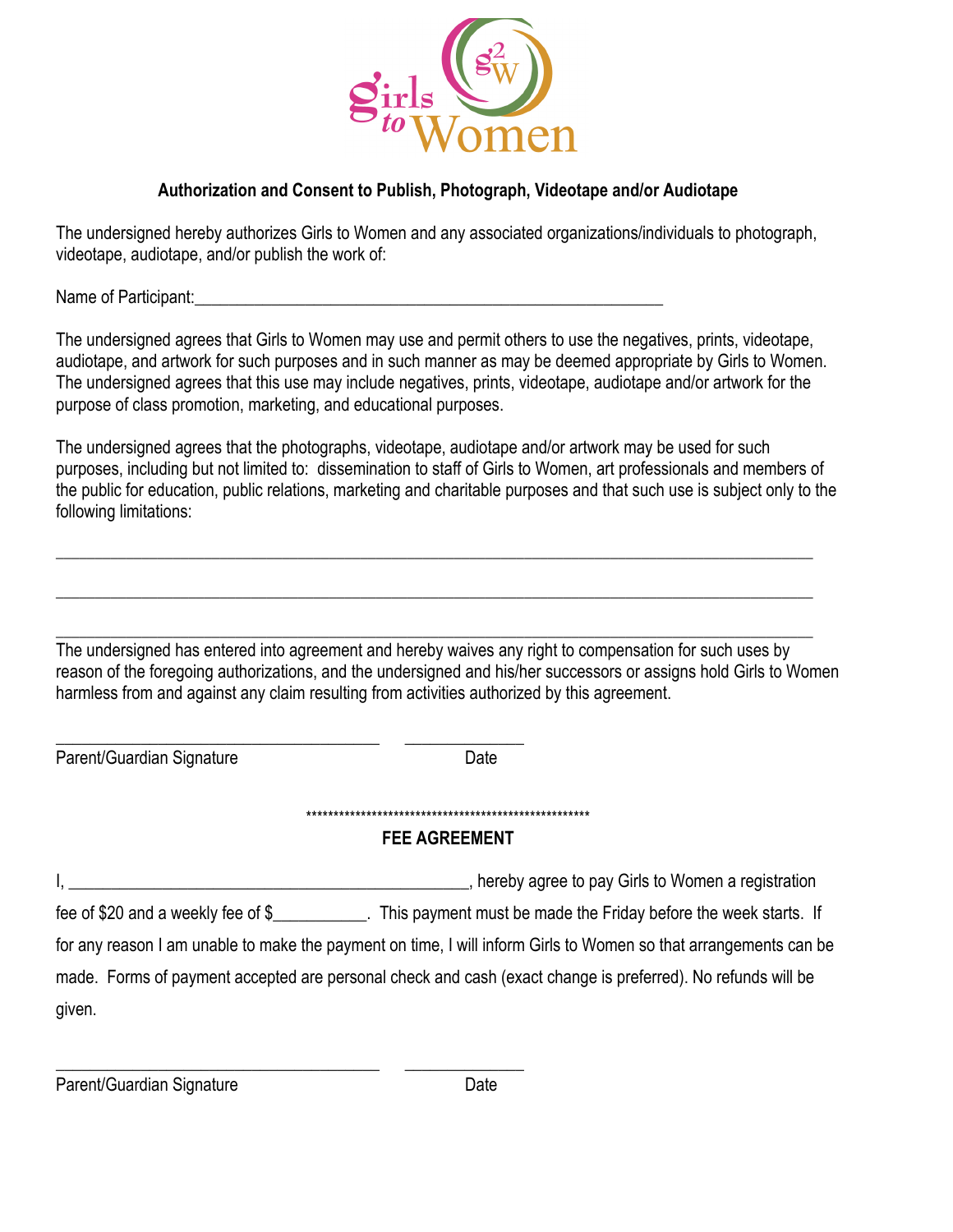

#### **PERMISSION FOR PARTICIPATION in water activities at Girls to Women**

My daughter **Exercise 2** and the same of the same of the same permission to participate in water activities at Girls To Women including, but not limited to, playing in children's wading pools, playing in a water sprinkler, swim lessons, pool activities, and playing water balloon games. She may get wet, including her entire body and hair, as a part of these games. She may get wet (please check one):

\_\_\_\_\_\_\_ In her regular clothes

ONLY when she brings a swimsuit or swimming clothing

I authorize Girls to Women to carry out any measures deemed necessary by its staff should an emergency occur, including securing (at the expense of the undersigned) appropriate medical treatment for my child (this includes any special instruction provided by me as noted in the space below). Further, I release Girls to Women, its employees and agents, from any and all liability or claims arising out of my child's engagement in the above-described activity.

\_\_\_\_\_\_\_\_\_\_\_\_\_\_\_\_\_\_\_\_\_\_\_\_\_\_\_\_\_\_\_\_\_\_\_\_\_\_ \_\_\_\_\_\_\_\_\_\_\_\_\_\_ Parent/Guardian Signature Date

### \*\*\*\*\*\*\*\*\*\*\*\*\*\*\*\*\*\*\*\*\*\*\*\*\*\*\*\*\*\*\*\*\*\*\*\*\*\*\*\*\*\*\*\*\*\*\*\*\*\*\*\* **WILL YOUR CHILD BE WALKING HOME? Liability Release Form for Walking to and from Girls to Women**

I, \_\_\_\_\_\_\_\_\_\_\_\_\_\_\_\_\_\_\_\_\_\_\_\_\_(Parent/Guardian) being the legal parent or guardian of

(Participant), do hereby release, forever discharge and agree to hold harmless Girls to Women and the directors thereof from any and all liability, claims or demands for personal injury, sickness or death, as well as property damages and expenses, of any nature whatsoever, which may be incurred by the undersigned, and/or the child participant that occur while said is walking home unsupervised from Girls to Women.

Furthermore, I (and for or on behalf of my child participant) hereby assume all risk of personal injury, sickness, death, damage and expense as a result of the above listed participant walking home unsupervised from Girls to Women. The undersigned further hereby agrees to hold harmless and indemnify said organization(s), its directors, employees and agents, for any liability sustained as the result of negligent, willful or intentional acts of said participant, including expenses incurred attendant thereto.

I (we) are the parent(s) or legal guardian(s) of this participant, and hereby grant my (our) permission for her to walk home unsupervised from Girls to Women.

Parent/Guardian Signature Date